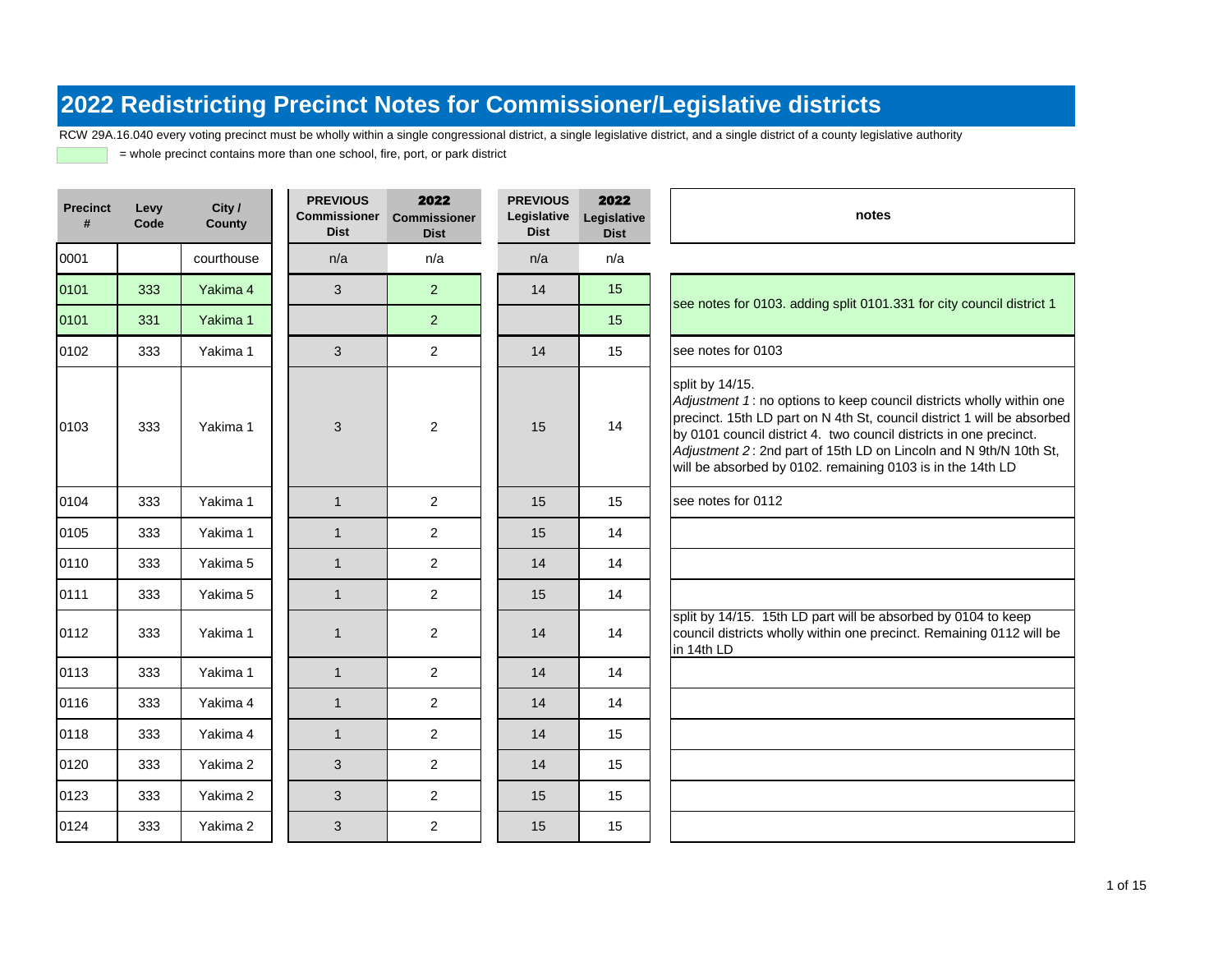RCW 29A.16.040 every voting precinct must be wholly within a single congressional district, a single legislative district, and a single district of a county legislative authority

| <b>Precinct</b><br># | Levy<br>Code | City /<br><b>County</b> | <b>PREVIOUS</b><br>Commissioner<br><b>Dist</b> | 2022<br><b>Commissioner</b><br><b>Dist</b> | <b>PREVIOUS</b><br>Legislative<br><b>Dist</b> | 2022<br>Legislative<br><b>Dist</b> | notes                                                                                                                                                                                                                                             |  |
|----------------------|--------------|-------------------------|------------------------------------------------|--------------------------------------------|-----------------------------------------------|------------------------------------|---------------------------------------------------------------------------------------------------------------------------------------------------------------------------------------------------------------------------------------------------|--|
| 0126                 | 333          | Yakima 2                | 3                                              | 2                                          | 14                                            | 15                                 |                                                                                                                                                                                                                                                   |  |
| 0127                 | 333          | Yakima 4                | 2                                              | $\overline{2}$                             | 14                                            | 15                                 |                                                                                                                                                                                                                                                   |  |
| 0129                 | 333          | Yakima 4                | 2                                              | 2                                          | 14                                            | 14                                 |                                                                                                                                                                                                                                                   |  |
| 0130                 | 333          | Yakima 3                | 2                                              | 2                                          | 14                                            | 14                                 |                                                                                                                                                                                                                                                   |  |
| 0131                 | 333          | Yakima 5                | $\mathbf{1}$                                   | $\overline{c}$                             | 14                                            | 14                                 |                                                                                                                                                                                                                                                   |  |
| 0132                 | 333          | Yakima 5                | $\mathbf{1}$                                   | $\overline{c}$                             | 14                                            | 14                                 |                                                                                                                                                                                                                                                   |  |
| 0133                 | 333          | Yakima 5                | $\mathbf{1}$                                   | $\overline{2}$                             | 14                                            | 14                                 |                                                                                                                                                                                                                                                   |  |
| 0134                 | 333          | Yakima 7                | $\mathbf{1}$                                   | $\mathbf{1}$                               | 14                                            | 14                                 |                                                                                                                                                                                                                                                   |  |
| 0135                 | 333          | Yakima 4                | $\mathbf{1}$                                   | 2                                          | 14                                            | 14                                 |                                                                                                                                                                                                                                                   |  |
| 0138                 | 333          | Yakima 7                | $\mathbf{1}$                                   | 2                                          | 14                                            | 14                                 |                                                                                                                                                                                                                                                   |  |
| 0139                 | 333          | Yakima 5                | $\mathbf{1}$                                   | $\overline{2}$                             | 14                                            | 14                                 |                                                                                                                                                                                                                                                   |  |
| 0140                 | 332          | Yakima 2                |                                                | $\overline{2}$                             |                                               | 14                                 |                                                                                                                                                                                                                                                   |  |
| 0140                 | 333          | Yakima 3                | $\overline{2}$                                 | $\overline{2}$                             | 15                                            | 14                                 | see notes for 0143. adding split 0140.332 for city council district 2                                                                                                                                                                             |  |
| 0142                 | 333          | Yakima 3                | $\overline{2}$                                 | $\overline{2}$                             | 14                                            | 15                                 | absorb 0144 now that same commissioner district as adjacent<br>precinct                                                                                                                                                                           |  |
| 0143                 | 333          | Yakima 2                | $\overline{2}$                                 | $\overline{2}$                             | 15                                            | 15                                 | split by 14/15. no options to keep council districts wholly within one<br>precinct. 14th LD part, council district 2, will be absorbed by 0140,<br>council district 3. two council districts in one precinct. Remaining<br>0143 is in the 15th LD |  |
| 0144                 | 333          | Yakima 3                | $\overline{\mathbf{3}}$                        | $\overline{2}$                             | 44                                            | 45                                 | combine with 0142 now that same commissioner district as adjacent<br>precinct. Eliminate 0144.                                                                                                                                                    |  |
| 0145                 | 333          | Yakima 2                | $\overline{2}$                                 | 2                                          | 14                                            | 15                                 |                                                                                                                                                                                                                                                   |  |
| 0150                 | 333          | Yakima 3                | $\overline{2}$                                 | $\overline{2}$                             | 15                                            | 14                                 |                                                                                                                                                                                                                                                   |  |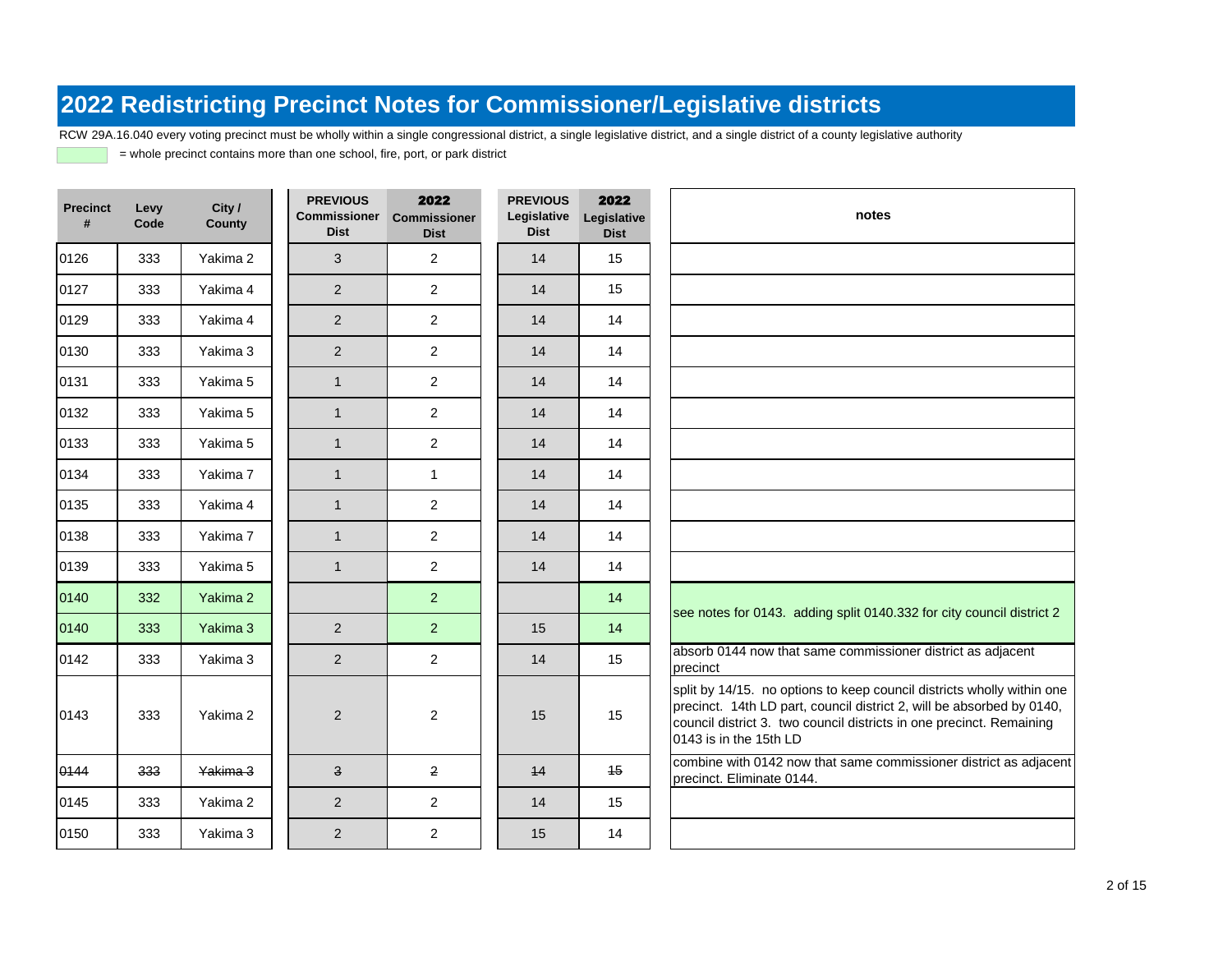RCW 29A.16.040 every voting precinct must be wholly within a single congressional district, a single legislative district, and a single district of a county legislative authority

| <b>Precinct</b><br># | Levy<br>Code | City /<br><b>County</b> | <b>PREVIOUS</b><br><b>Commissioner</b><br><b>Dist</b> | 2022<br><b>Commissioner</b><br><b>Dist</b> | <b>PREVIOUS</b><br>Legislative<br><b>Dist</b> | 2022<br>Legislative<br><b>Dist</b> | notes |
|----------------------|--------------|-------------------------|-------------------------------------------------------|--------------------------------------------|-----------------------------------------------|------------------------------------|-------|
| 0153                 | 333          | Yakima 7                | $\overline{2}$                                        | $\mathbf{1}$                               | 14                                            | 14                                 |       |
| 0154                 | 333          | Yakima 7                | $\overline{2}$                                        | $\overline{2}$                             | 14                                            | 14                                 |       |
| 0155                 | 333          | Yakima 3                | $\overline{2}$                                        | $\overline{2}$                             | 15                                            | 14                                 |       |
| 0156                 | 333          | Yakima 4                | $\overline{2}$                                        | $\overline{2}$                             | 15                                            | 15                                 |       |
| 0158                 | 333          | Yakima 4                | $\overline{2}$                                        | $\overline{2}$                             | 15                                            | 14                                 |       |
| 0162                 | 333          | Yakima 3                | $\overline{2}$                                        | $\overline{2}$                             | 15                                            | 14                                 |       |
| 0163                 | 581          | Yakima 6                | $\mathbf{1}$                                          | $\mathbf{1}$                               | 14                                            | 14                                 |       |
| 0167                 | 333          | Yakima 6                | $\mathbf{1}$                                          | $\mathbf{1}$                               | 14                                            | 14                                 |       |
| 0167                 | 581          | Yakima 6                | $\mathbf{1}$                                          | $\overline{1}$                             | 14                                            | 14                                 |       |
| 0168                 | 325          | Yakima 6                | $\mathbf{1}$                                          | $\overline{1}$                             | 14                                            | 14                                 |       |
| 0168                 | 333          | Yakima 6                | $\mathbf{1}$                                          | $\mathbf{1}$                               | 14                                            | 14                                 |       |
| 0168                 | 581          | Yakima 6                | $\mathbf{1}$                                          | $\overline{1}$                             | 14                                            | 14                                 |       |
| 0169                 | 325          | Yakima 5                | $\mathbf{1}$                                          | $\mathbf{1}$                               | 14                                            | 14                                 |       |
| 0169                 | 333          | Yakima 5                | $\mathbf{1}$                                          | $\blacktriangleleft$                       | 14                                            | 14                                 |       |
| 0170                 | 333          | Yakima 3                | $\overline{2}$                                        | $\overline{c}$                             | 14                                            | 14                                 |       |
| 0171                 | 333          | Yakima 4                | $\overline{2}$                                        | $\overline{2}$                             | 14                                            | 14                                 |       |
| 0173                 | 333          | Yakima 3                | $\overline{2}$                                        | $\overline{a}$                             | 14                                            | 14                                 |       |
| 0175                 | 333          | Yakima 3                | $\overline{2}$                                        | $\overline{2}$                             | 15                                            | 14                                 |       |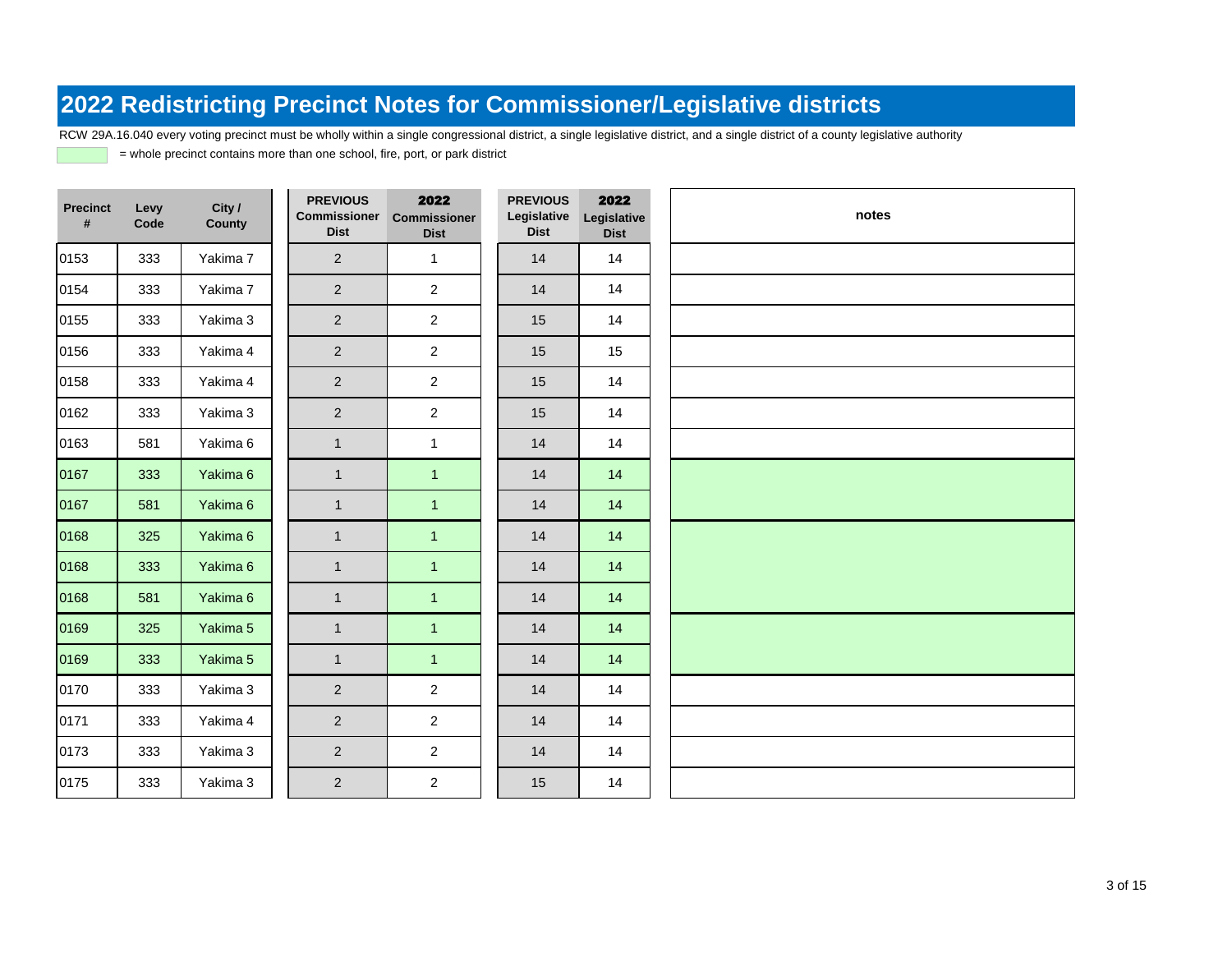RCW 29A.16.040 every voting precinct must be wholly within a single congressional district, a single legislative district, and a single district of a county legislative authority

| <b>Precinct</b><br># | Levy<br>Code | City /<br><b>County</b> | <b>PREVIOUS</b><br><b>Commissioner</b><br><b>Dist</b> | 2022<br><b>Commissioner</b><br><b>Dist</b> | <b>PREVIOUS</b><br>Legislative<br><b>Dist</b> | 2022<br>Legislative<br><b>Dist</b> | notes |
|----------------------|--------------|-------------------------|-------------------------------------------------------|--------------------------------------------|-----------------------------------------------|------------------------------------|-------|
| 0177                 | 581          | Yakima 6                | $\mathbf{1}$                                          | $\mathbf{1}$                               | 14                                            | 14                                 |       |
| 0179                 | 333          | Yakima 6                | $\mathbf{1}$                                          | $\overline{1}$                             | 14                                            | 14                                 |       |
| 0179                 | 581          | Yakima 6                | $\mathbf{1}$                                          | $\mathbf{1}$                               | 14                                            | 14                                 |       |
| 0180                 | 581          | Yakima 7                | 2                                                     | $\overline{2}$                             | 14                                            | 14                                 |       |
| 0181                 | 581          | Yakima 7                | $\overline{2}$                                        | $\overline{2}$                             | 14                                            | 14                                 |       |
| 0182                 | 581          | Yakima 6                | $\mathbf{1}$                                          | $\mathbf{1}$                               | 14                                            | 14                                 |       |
| 0183                 | 581          | Yakima 6                | $\overline{1}$                                        | $\mathbf{1}$                               | 14                                            | 14                                 |       |
| 0185                 | 581          | Yakima 6                | $\mathbf{1}$                                          | $\mathbf{1}$                               | 14                                            | 14                                 |       |
| 0186                 | 581          | Yakima 7                | $\overline{2}$                                        | $\mathbf{1}$                               | 14                                            | 14                                 |       |
| 0187                 | 581          | Yakima 6                | $\mathbf{1}$                                          | $\mathbf{1}$                               | 14                                            | 14                                 |       |
| 0188                 | 581          | Yakima 7                | 2                                                     | $\mathbf{1}$                               | 14                                            | 14                                 |       |
| 0189                 | 581          | Yakima 6                | $\mathbf{1}$                                          | $\mathbf{1}$                               | 14                                            | 14                                 |       |
| 0190                 | 581          | Yakima 6                | $\overline{1}$                                        | $\mathbf{1}$                               | 14                                            | 14                                 |       |
| 0191                 | 581          | Yakima 7                | $\mathbf{1}$                                          | $\mathbf{1}$                               | 14                                            | 14                                 |       |
| 0192                 | 581          | Yakima 7                | $\overline{2}$                                        | $\overline{2}$                             | 14                                            | 14                                 |       |
| 0193                 | 581          | Yakima 7                | $\overline{2}$                                        | $\mathbf{1}$                               | 14                                            | 14                                 |       |
| 0301                 | 440          | Grandview               | 3                                                     | 3                                          | 15                                            | 15                                 |       |
| 0302                 | 440          | Grandview               | $\mathbf{3}$                                          | $\mathbf{3}$                               | 15                                            | 15                                 |       |
| 0303                 | 440          | Grandview               | $\mathfrak{S}$                                        | $\mathbf{3}$                               | 15                                            | 15                                 |       |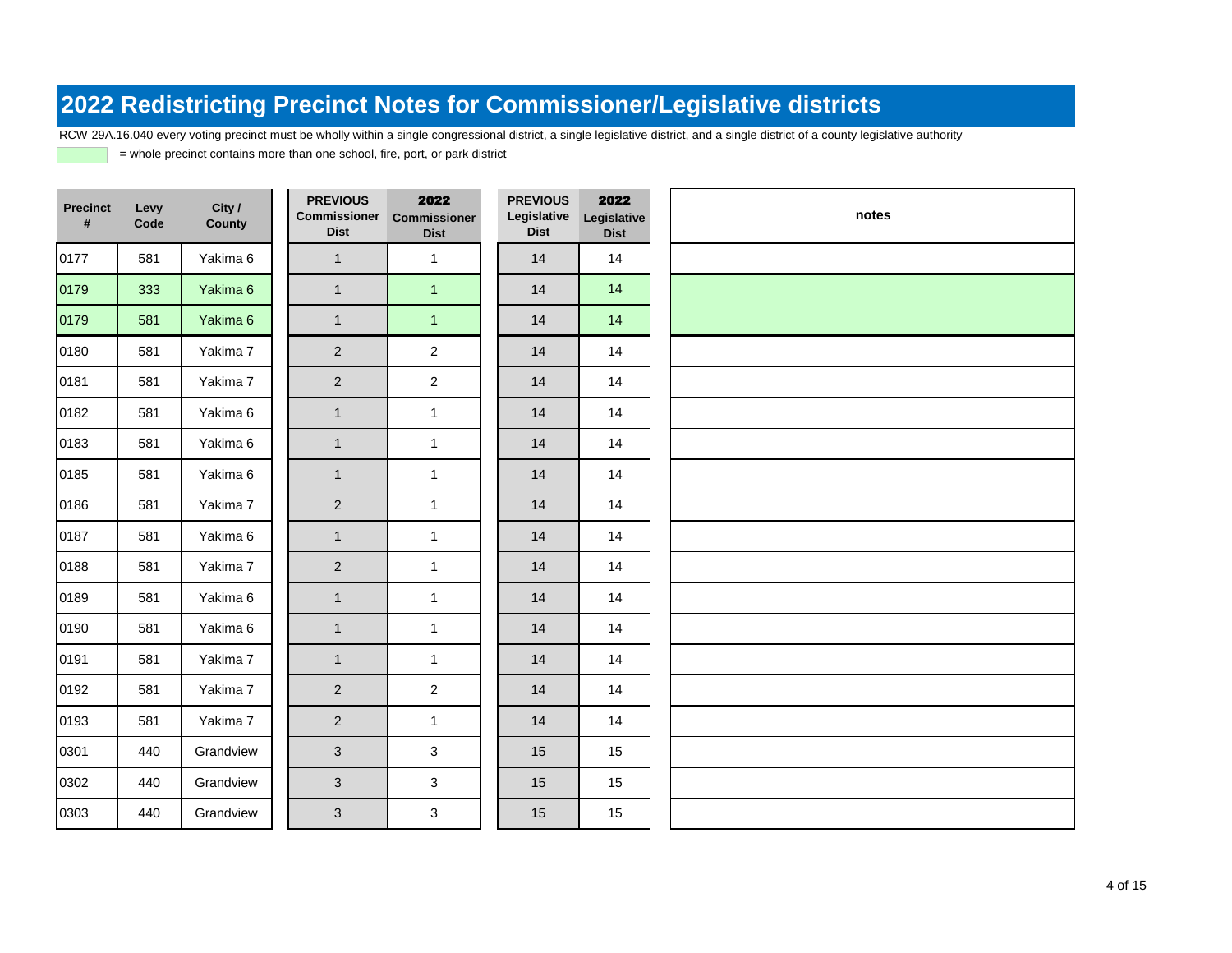RCW 29A.16.040 every voting precinct must be wholly within a single congressional district, a single legislative district, and a single district of a county legislative authority

| <b>Precinct</b><br># | Levy<br>Code | City /<br>County | <b>PREVIOUS</b><br><b>Commissioner</b><br><b>Dist</b> | 2022<br>Commissioner<br><b>Dist</b> | <b>PREVIOUS</b><br>Legislative<br><b>Dist</b> | 2022<br>Legislative<br><b>Dist</b> | notes |
|----------------------|--------------|------------------|-------------------------------------------------------|-------------------------------------|-----------------------------------------------|------------------------------------|-------|
| 0304                 | 440          | Grandview        | $\mathbf{3}$                                          | 3                                   | 15                                            | 15                                 |       |
| 0305                 | 440          | Grandview        | 3                                                     | 3                                   | 15                                            | 15                                 |       |
| 0306                 | 440          | Grandview        | $\mathbf{3}$                                          | 3                                   | 15                                            | 15                                 |       |
| 0307                 | 440          | Grandview        | $\mathfrak{S}$                                        | $\mathbf{3}$                        | 15                                            | 15                                 |       |
| 0308                 | 440          | Grandview        | $\mathbf{3}$                                          | 3                                   | 15                                            | 15                                 |       |
| 0501                 | 520          | Granger          | $\mathbf{3}$                                          | 3                                   | 15                                            | 15                                 |       |
| 0701                 | 600          | Harrah           | $\overline{2}$                                        | 3                                   | 14                                            | 14                                 |       |
| 0901                 | 420          | Mabton           | $\overline{2}$                                        | 3                                   | 15                                            | 14                                 |       |
| 1101                 | 380          | Moxee            | $\mathbf{3}$                                          | $\mathbf{1}$                        | 15                                            | 15                                 |       |
| 1103                 | 380          | Moxee            | 3                                                     | $\mathbf{1}$                        | 15                                            | 13                                 |       |
| 1301                 | 310          | Naches           | $\mathbf{1}$                                          | $\mathbf{1}$                        | 14                                            | 13                                 |       |
| 1501                 | 400          | Selah            | $\mathbf{1}$                                          | $\mathbf{1}$                        | 15                                            | 14                                 |       |
| 1502                 | 400          | Selah            | $\mathbf{1}$                                          | $\mathbf{1}$                        | 15                                            | 14                                 |       |
| 1503                 | 400          | Selah            | $\mathbf{1}$                                          | $\mathbf{1}$                        | 15                                            | 14                                 |       |
| 1504                 | 400          | Selah            | $\mathbf{1}$                                          | $\mathbf{1}$                        | 15                                            | 14                                 |       |
| 1701                 | 460          | Sunnyside 3      | $\mathfrak{S}$                                        | 3                                   | 15                                            | 15                                 |       |
| 1703                 | 460          | Sunnyside 2      | 3                                                     | 3                                   | 15                                            | 15                                 |       |
| 1704                 | 459          | Sunnyside 2      | 3                                                     | $\mathbf{3}$                        | 15                                            | 15                                 |       |
| 1705                 | 460          | Sunnyside 2      | 3                                                     | 3                                   | 15                                            | 15                                 |       |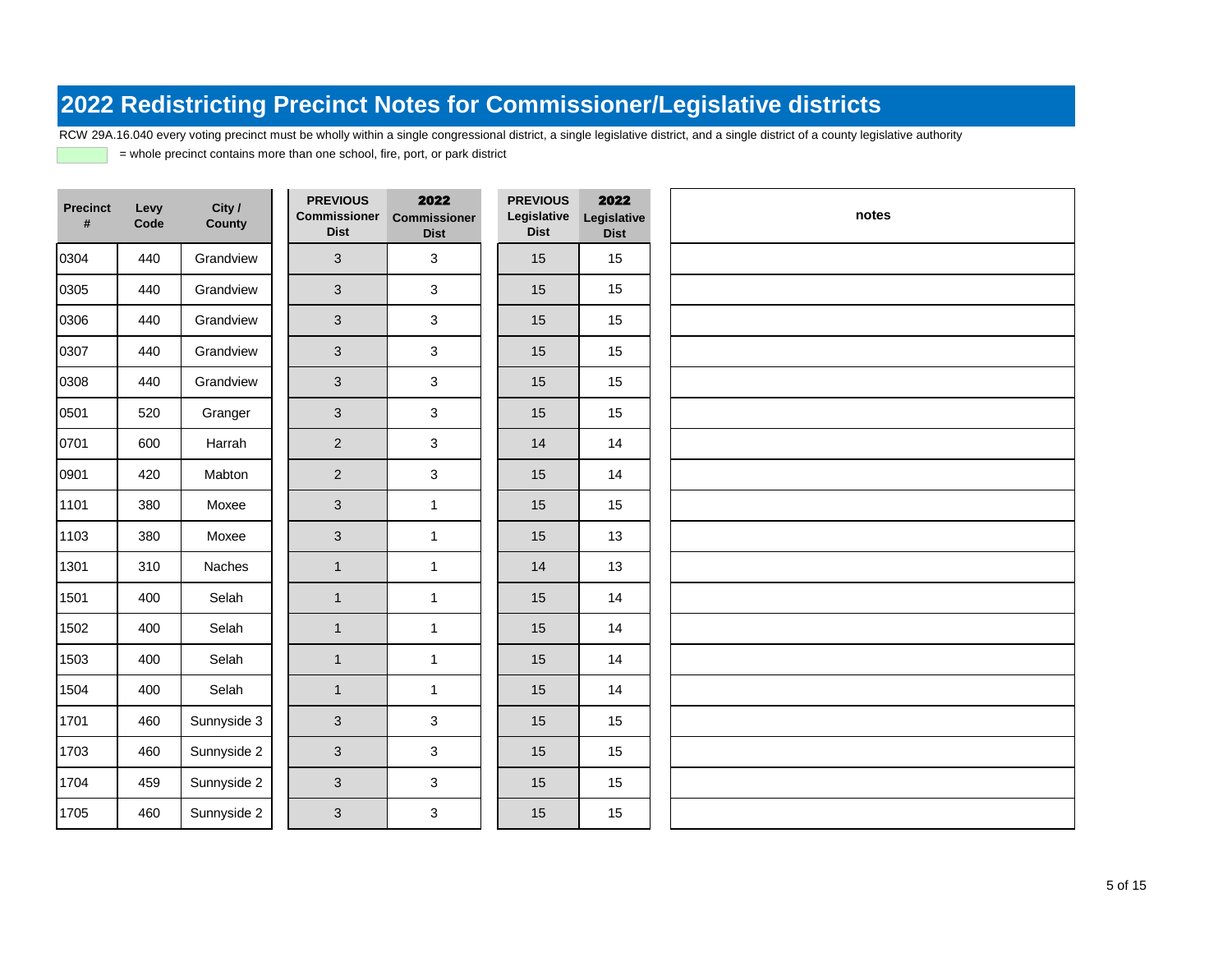RCW 29A.16.040 every voting precinct must be wholly within a single congressional district, a single legislative district, and a single district of a county legislative authority

| <b>Precinct</b><br># | Levy<br>Code | City /<br><b>County</b> | <b>PREVIOUS</b><br><b>Commissioner</b><br><b>Dist</b> | 2022<br><b>Commissioner</b><br><b>Dist</b> | <b>PREVIOUS</b><br>Legislative<br><b>Dist</b> | 2022<br>Legislative<br><b>Dist</b> | notes |
|----------------------|--------------|-------------------------|-------------------------------------------------------|--------------------------------------------|-----------------------------------------------|------------------------------------|-------|
| 1706                 | 459          | Sunnyside 4             | 3                                                     | 3                                          | 15                                            | 15                                 |       |
| 1708                 | 458          | Sunnyside 1             | 3                                                     | 3                                          | 15                                            | 15                                 |       |
| 1708                 | 459          | Sunnyside 1             | 3                                                     | 3                                          | 15                                            | 15                                 |       |
| 1708                 | 460          | Sunnyside 1             | $\mathbf{3}$                                          | $\mathbf{3}$                               | 15                                            | 15                                 |       |
| 1901                 | 500          | Tieton                  | $\mathbf{1}$                                          | $\mathbf{1}$                               | 14                                            | 13                                 |       |
| 2101                 | 480          | Toppenish               | $\overline{2}$                                        | 3                                          | 15                                            | 14                                 |       |
| 2102                 | 480          | Toppenish               | $\overline{2}$                                        | 3                                          | 15                                            | 14                                 |       |
| 2103                 | 480          | Toppenish               | $\overline{2}$                                        | 3                                          | 15                                            | 14                                 |       |
| 2301                 | 300          | <b>Union Gap</b>        | $\overline{2}$                                        | $\overline{2}$                             | 15                                            | 15                                 |       |
| 2301                 | 346          | <b>Union Gap</b>        | $\overline{2}$                                        | $\overline{2}$                             | 15                                            | 15                                 |       |
| 2303                 | 300          | Union Gap               | $\overline{2}$                                        | $\overline{2}$                             | 15                                            | 15                                 |       |
| 2306                 | 300          | <b>Union Gap</b>        | $\overline{2}$                                        | 2 <sup>1</sup>                             | 15                                            | 15                                 |       |
| 2306                 | 346          | <b>Union Gap</b>        | $\overline{2}$                                        | 2 <sup>1</sup>                             | 15                                            | 15                                 |       |
| 2501                 | 560          | Wapato                  | $\overline{2}$                                        | 3                                          | 15                                            | 14                                 |       |
| 2502                 | 560          | Wapato                  | $\overline{2}$                                        | 3                                          | 15                                            | 14                                 |       |
| 2701                 | 540          | Zillah                  | 3                                                     | 3                                          | 15                                            | 15                                 |       |
| 2701                 | 544          | Zillah                  | $\mathfrak{S}$                                        | 3 <sup>1</sup>                             | 15                                            | 15                                 |       |
| 2702                 | 540          | Zillah                  | $\mathfrak{S}$                                        | 3                                          | 15                                            | 15                                 |       |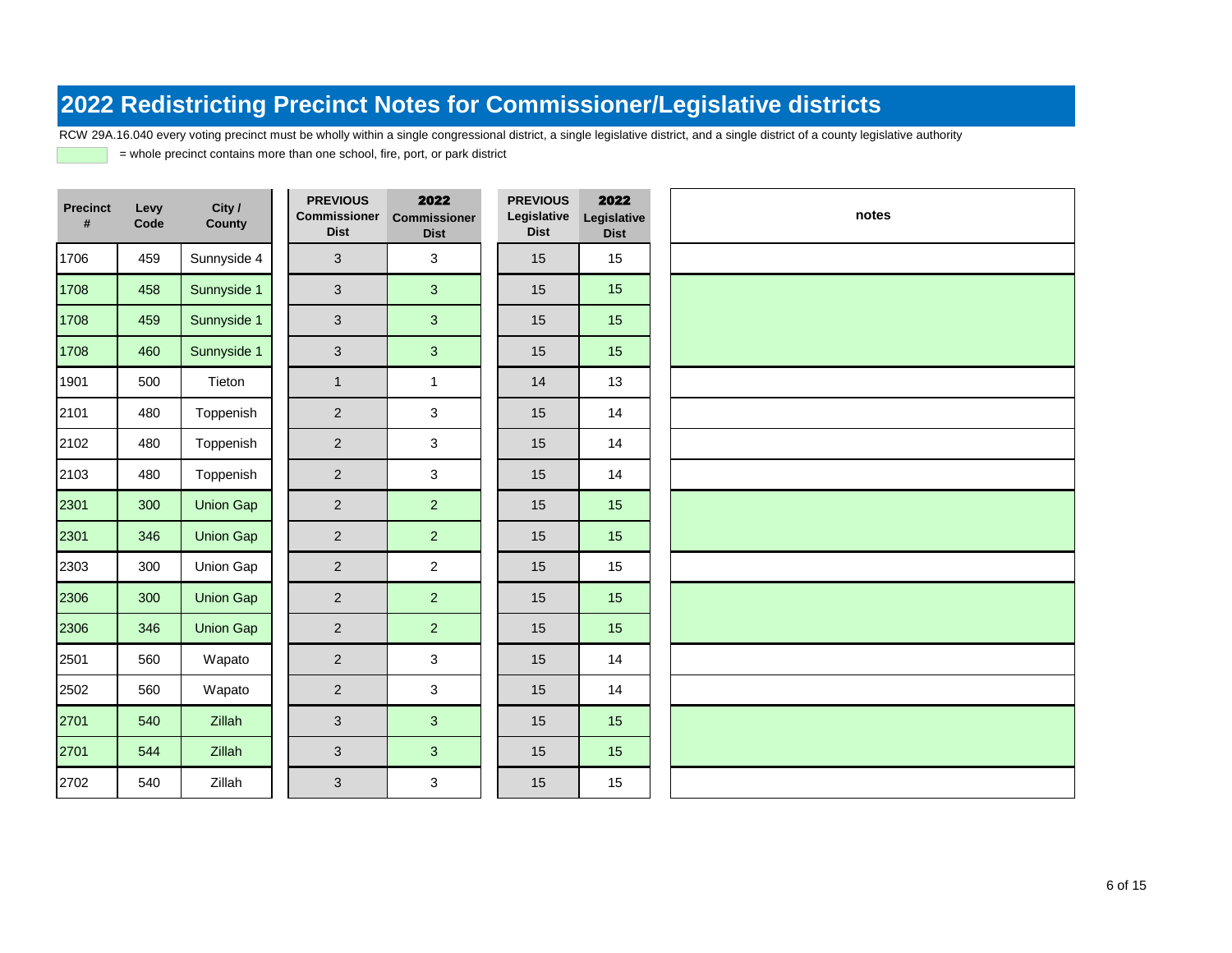RCW 29A.16.040 every voting precinct must be wholly within a single congressional district, a single legislative district, and a single district of a county legislative authority

| <b>Precinct</b><br># | Levy<br>Code | City /<br>County | <b>PREVIOUS</b><br><b>Commissioner</b><br><b>Dist</b> | 2022<br><b>Commissioner</b><br><b>Dist</b> | <b>PREVIOUS</b><br>Legislative<br><b>Dist</b> | 2022<br>Legislative<br><b>Dist</b> | notes                                                                                                                                   |
|----------------------|--------------|------------------|-------------------------------------------------------|--------------------------------------------|-----------------------------------------------|------------------------------------|-----------------------------------------------------------------------------------------------------------------------------------------|
| 3002                 | 521          | County           | $\overline{2}$                                        | 3                                          | 15                                            | 14                                 |                                                                                                                                         |
| 3002                 | 522          | County           | 2                                                     | 3                                          | 15                                            | 14                                 |                                                                                                                                         |
| 3004                 | 584          | County           | $\mathbf{1}$                                          | $\mathbf{1}$                               | 14                                            | 14                                 |                                                                                                                                         |
| 3100                 | 441          | County           | 3                                                     | 3                                          | 15                                            | 15                                 |                                                                                                                                         |
| 3101                 | 441          | County           | 3                                                     | 3                                          | 15                                            | 15                                 |                                                                                                                                         |
| 3101                 | 444          | County           | $\mathbf{3}$                                          | 3                                          | 15                                            | 15                                 |                                                                                                                                         |
| 3102                 | 562          | County           | $\overline{2}$                                        | 3                                          | 14                                            | 14                                 |                                                                                                                                         |
| 3103                 | 481          | County           | 2                                                     | 3 <sup>1</sup>                             | 15                                            | 14                                 |                                                                                                                                         |
| 3103                 | 482          | County           | 2                                                     | 3                                          | 15                                            | 14                                 |                                                                                                                                         |
| 3104                 | 482          | County           | 3                                                     | 3                                          | 15                                            | 15                                 | COM district split by 1/3. D3 part will merge with D3 part of 3311<br>and will be 3104. see notes for 3311. D1 part of 3104 will be new |
| 3104                 | 542          | County           | 3                                                     | 3                                          | 15                                            | 15                                 | precinct, 3313 (COMD1, LD 15)                                                                                                           |
| 3105                 | 426          | County           | $\overline{2}$                                        | 3                                          | 15                                            | 14                                 |                                                                                                                                         |
| 3105                 | 427          | County           | $\overline{2}$                                        | 3 <sup>1</sup>                             | 15                                            | 14                                 |                                                                                                                                         |
| 3106                 | 383          | County           | $\mathbf{1}$                                          | $\mathbf{1}$                               | 15                                            | 13                                 |                                                                                                                                         |
| 3203                 | 505          | County           | $\mathbf{1}$                                          | $\overline{1}$                             | 14                                            | 14                                 |                                                                                                                                         |
| 3203                 | 584          | County           | $\mathbf{1}$                                          | $\mathbf{1}$                               | 14                                            | 14                                 |                                                                                                                                         |
| 3205                 | 584          | County           | $\mathbf{1}$                                          | $\overline{1}$                             | 14                                            | 14                                 |                                                                                                                                         |
| 3206                 | 382          | County           | 3                                                     | $\overline{1}$                             | 15                                            | 13                                 |                                                                                                                                         |
| 3206                 | 383          | County           | 3                                                     | $\overline{1}$                             | 15                                            | 13                                 |                                                                                                                                         |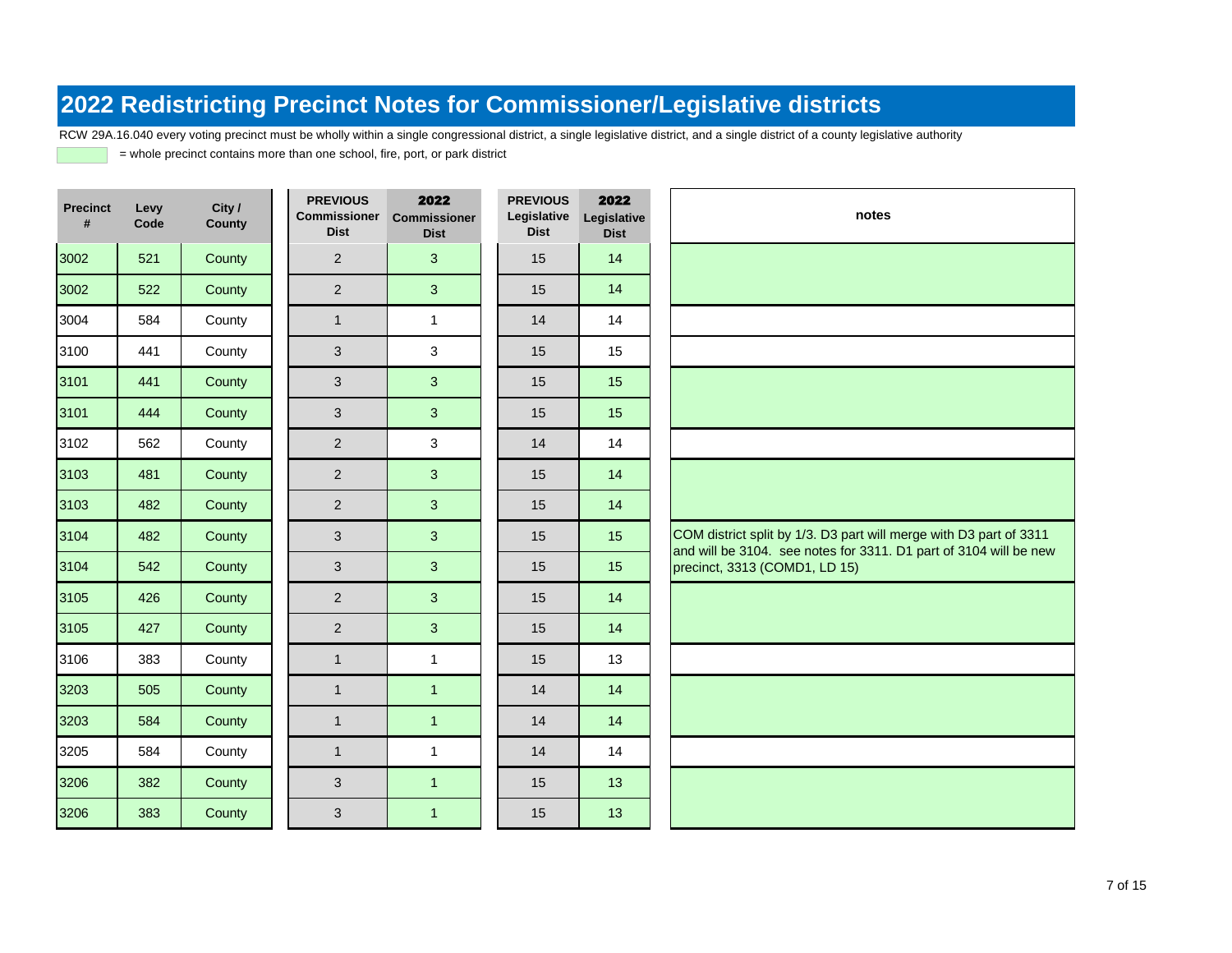RCW 29A.16.040 every voting precinct must be wholly within a single congressional district, a single legislative district, and a single district of a county legislative authority

| <b>Precinct</b><br># | Levy<br>Code | City /<br>County | <b>PREVIOUS</b><br><b>Commissioner</b><br><b>Dist</b> | 2022<br>Commissioner<br><b>Dist</b> | <b>PREVIOUS</b><br>Legislative<br><b>Dist</b> | 2022<br>Legislative<br><b>Dist</b> | notes                                                                                                  |
|----------------------|--------------|------------------|-------------------------------------------------------|-------------------------------------|-----------------------------------------------|------------------------------------|--------------------------------------------------------------------------------------------------------|
| 3208                 | 311          | County           | $\mathbf{1}$                                          | $\mathbf{1}$                        | 14                                            | 14                                 |                                                                                                        |
| 3208                 | 315          | County           | $\mathbf{1}$                                          | $\mathbf{1}$                        | 14                                            | 14                                 |                                                                                                        |
| 3208                 | 317          | County           | $\mathbf{1}$                                          | $\mathbf{1}$                        | 14                                            | 14                                 |                                                                                                        |
| 3208                 | 318          | County           | $\mathbf{1}$                                          | $\mathbf{1}$                        | 14                                            | 14                                 |                                                                                                        |
| 3301                 | 338          | County           | $\overline{2}$                                        | $\mathbf{1}$                        | 15                                            | 14                                 |                                                                                                        |
| 3301                 | 584          | County           | $\overline{2}$                                        | $\mathbf{1}$                        | 15                                            | 14                                 |                                                                                                        |
| 3303                 | 522          | County           | $\mathfrak{S}$                                        | $\mathbf{3}$                        | 15                                            | 15                                 |                                                                                                        |
| 3304                 | 382          | County           | 3                                                     | $\mathbf{1}$                        | 15                                            | 15                                 |                                                                                                        |
| 3304                 | 384          | County           | $\mathfrak{S}$                                        | $\overline{1}$                      | 15                                            | 15                                 |                                                                                                        |
| 3304                 | 462          | County           | $\mathfrak{S}$                                        | $\mathbf{1}$                        | 15                                            | 15                                 |                                                                                                        |
| 3305                 | 314          | County           | $\mathbf{1}$                                          | $\mathbf{1}$                        | 14                                            | 13                                 |                                                                                                        |
| 3305                 | 506          | County           | $\mathbf{1}$                                          | $\mathbf{1}$                        | 14                                            | 13                                 |                                                                                                        |
| 3308                 | 319          | County           | $\mathbf{1}$                                          | $\mathbf{1}$                        | 14                                            | 13                                 |                                                                                                        |
| 3308                 | 502          | County           | $\mathbf{1}$                                          | $\mathbf{1}$                        | 14                                            | 13                                 |                                                                                                        |
| 3309                 | 481          | County           | $\overline{2}$                                        | 3                                   | 14                                            | 14                                 |                                                                                                        |
| 3309                 | 482          | County           | $\overline{2}$                                        | 3                                   | 14                                            | 14                                 |                                                                                                        |
| 3310                 | 562          | County           | $\overline{2}$                                        | 3                                   | 14                                            | 14                                 |                                                                                                        |
| 3311                 | 542          | County           | 3                                                     | $\mathbf{1}$                        | 15                                            | 15                                 | COM district split by 1/3. 3104 will absorb COMD3 part. 3311 will<br>remain COM D1. see notes for 3104 |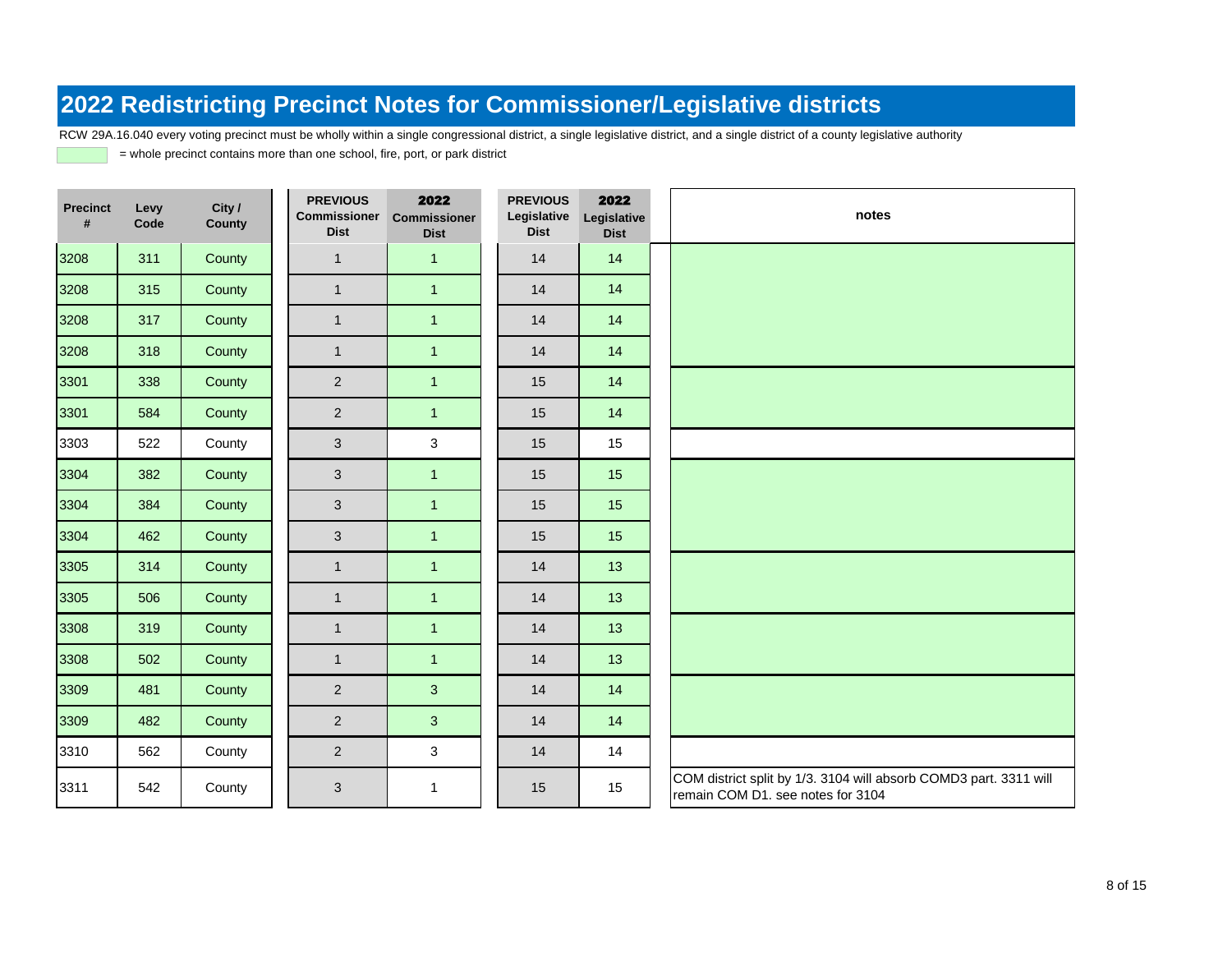RCW 29A.16.040 every voting precinct must be wholly within a single congressional district, a single legislative district, and a single district of a county legislative authority

| <b>Precinct</b><br># | Levy<br>Code | City /<br>County | <b>PREVIOUS</b><br><b>Commissioner</b><br><b>Dist</b> | 2022<br><b>Commissioner</b><br><b>Dist</b> | <b>PREVIOUS</b><br>Legislative<br><b>Dist</b> | 2022<br>Legislative<br><b>Dist</b> | notes                                                                |
|----------------------|--------------|------------------|-------------------------------------------------------|--------------------------------------------|-----------------------------------------------|------------------------------------|----------------------------------------------------------------------|
| 3313                 | 482          | County           |                                                       | $\mathbf{1}$                               |                                               | 15                                 |                                                                      |
| 3313                 | 542          | County           |                                                       | $\mathbf{1}$                               |                                               | 15                                 | new precinct                                                         |
| 3401                 | 562          | County           | $\overline{2}$                                        | 3                                          | 15                                            | 14                                 |                                                                      |
| 3504                 | 388          | County           | $\mathbf{3}$                                          | $\mathbf{1}$                               | 15                                            | 15                                 | split by 13/15. 4402 will absorb 13th LD part. Add split 4402.406.   |
| 3504                 | 406          | County           | $\mathbf{3}$                                          | $\mathbf{1}$                               | 15                                            | 15                                 |                                                                      |
| 3601                 | 373          | County           | $\overline{2}$                                        | 3                                          | 15                                            | 14                                 |                                                                      |
| 3601                 | 374          | County           | $\overline{2}$                                        | 3                                          | 15                                            | 14                                 |                                                                      |
| 3601                 | 423          | County           | $\overline{2}$                                        | 3                                          | 15                                            | 14                                 |                                                                      |
| 3602                 | 313          | County           |                                                       | $\mathbf{1}$                               |                                               | 14                                 |                                                                      |
| 3602                 | 315          | County           | $\mathbf{1}$                                          | $\mathbf{1}$                               | 15                                            | 14                                 | split by 13/14. adding split 3602.313. 13th LD part merge with 4108. |
| 3602                 | 337          | County           | $\mathbf{1}$                                          | $\mathbf{1}$                               | 15                                            | 14                                 | see notes for 4108                                                   |
| 3602                 | 404          | County           | $\mathbf{1}$                                          | $\mathbf{1}$                               | 15                                            | 14                                 |                                                                      |
| 3605                 | 584          | County           | $\mathbf{1}$                                          | $\mathbf{1}$                               | 14                                            | 14                                 |                                                                      |
| 3701                 | 562          | County           | $\overline{2}$                                        | 3                                          | 14                                            | 14                                 |                                                                      |
| 3701                 | 601          | County           | $\overline{2}$                                        | 3                                          | 14                                            | 14                                 |                                                                      |
| 3701                 | 602          | County           | $\overline{2}$                                        | 3                                          | 14                                            | 14                                 |                                                                      |
| 3900                 | 403          | County           | $\mathbf{1}$                                          | $\mathbf{1}$                               | 13                                            | 13                                 |                                                                      |
| 3901                 | 403          | County           | $\mathbf{1}$                                          | $\mathbf{1}$                               | 13                                            | 13                                 |                                                                      |
| 3902                 | 524          | County           | 3                                                     | 3                                          | 15                                            | 15                                 |                                                                      |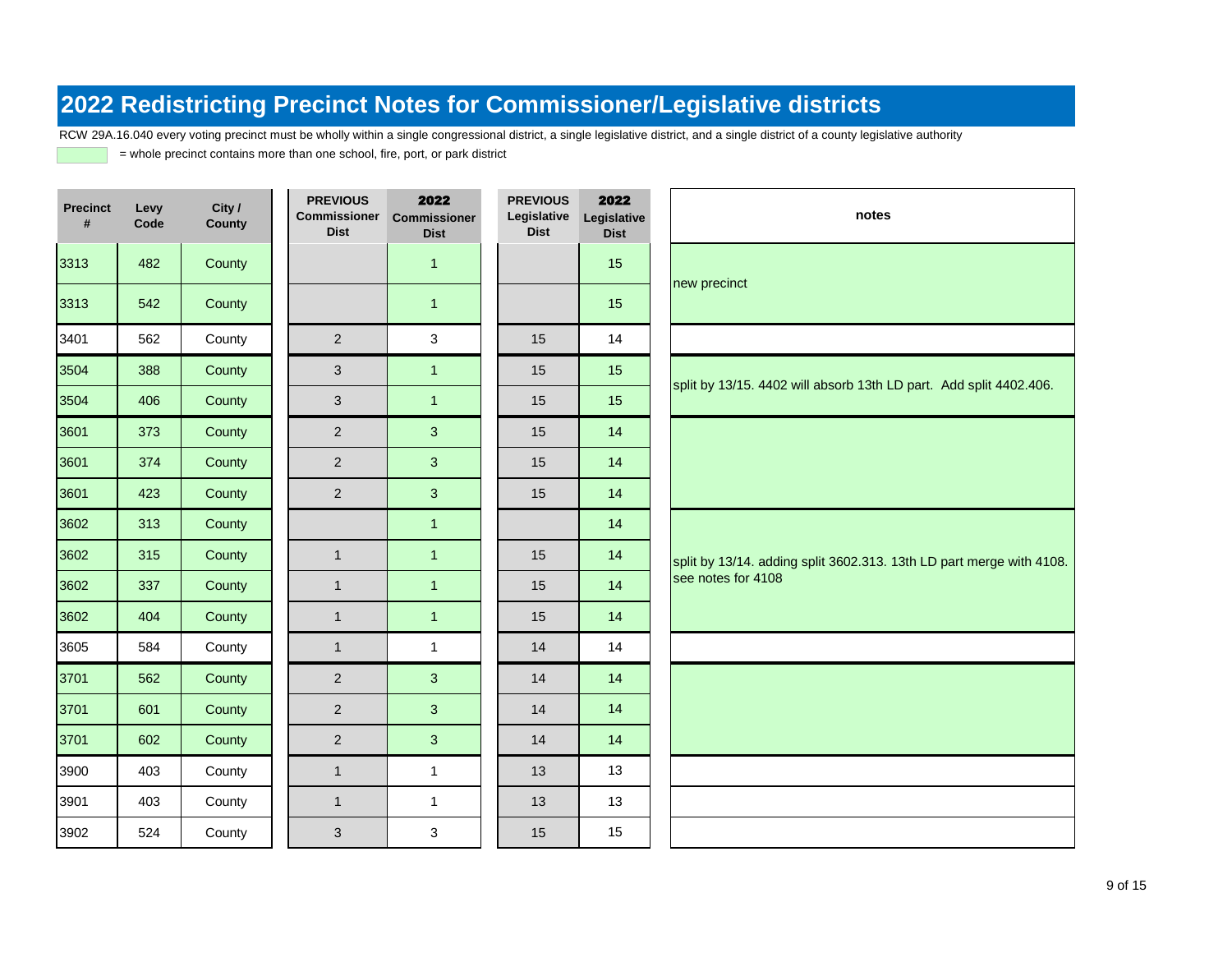RCW 29A.16.040 every voting precinct must be wholly within a single congressional district, a single legislative district, and a single district of a county legislative authority

| <b>Precinct</b><br># | Levy<br>Code | City /<br>County | <b>PREVIOUS</b><br><b>Commissioner</b><br><b>Dist</b> | 2022<br><b>Commissioner</b><br><b>Dist</b> | <b>PREVIOUS</b><br>Legislative<br><b>Dist</b> | 2022<br>Legislative<br><b>Dist</b> | notes                                                            |
|----------------------|--------------|------------------|-------------------------------------------------------|--------------------------------------------|-----------------------------------------------|------------------------------------|------------------------------------------------------------------|
| 3903                 | 403          | County           | $\mathbf{1}$                                          | $\mathbf{1}$                               | 13                                            | 13                                 |                                                                  |
| 3904                 | 316          | County           | $\mathbf{1}$                                          | $\mathbf{1}$                               | 14                                            | 14                                 |                                                                  |
| 3904                 | 504          | County           | $\mathbf{1}$                                          | $\mathbf{1}$                               | 14                                            | 14                                 |                                                                  |
| 3905                 | 315          | County           | $\mathbf{1}$                                          | $\mathbf{1}$                               | 14                                            | 14                                 |                                                                  |
| 4001                 | 561          | County           | $\overline{2}$                                        | 3                                          | 14                                            | 14                                 |                                                                  |
| 4001                 | 562          | County           | $\overline{2}$                                        | $\overline{3}$                             | 14                                            | 14                                 |                                                                  |
| 4002                 | 421          | County           | $\overline{c}$                                        | 3                                          | 15                                            | 14                                 |                                                                  |
| 4002                 | 422          | County           | $\overline{c}$                                        | 3                                          | 15                                            | 14                                 |                                                                  |
| 4002                 | 423          | County           | $\overline{2}$                                        | $\overline{3}$                             | 15                                            | 14                                 |                                                                  |
| 4002                 | 424          | County           | $\overline{2}$                                        | 3                                          | 15                                            | 14                                 |                                                                  |
| 4002                 | 522          | County           | $\overline{2}$                                        | 3                                          | 15                                            | 14                                 |                                                                  |
| 4003                 | 382          | County           | 3                                                     | $\mathbf{1}$                               | 15                                            | 15                                 |                                                                  |
| 4003                 | 543          | County           | 3                                                     | $\mathbf{1}$                               | 15                                            | 15                                 | see notes for 4606                                               |
| 4003                 | 568          | County           | $\mathfrak{S}$                                        | $\mathbf{1}$                               | 15                                            | 15                                 |                                                                  |
| 4005                 | 382          | County           | 3                                                     | $\mathbf{1}$                               | 15                                            | 13                                 |                                                                  |
| 4102                 | 311          | County           | $\mathbf{1}$                                          | $\mathbf{1}$                               | 14                                            | 13                                 |                                                                  |
| 4102                 | 313          | County           | $\mathbf{1}$                                          | $\mathbf{1}$                               | 14                                            | 13                                 |                                                                  |
| 4102                 | 320          | County           | $\mathbf{1}$                                          | $\mathbf{1}$                               | 14                                            | 13                                 |                                                                  |
| 4104                 | 502          | County           | $\mathbf{1}$                                          | $\mathbf{1}$                               | 14                                            | 13                                 | split by 13/14. 4609 will absorb 4104 14th LD part. 4104 13th LD |
| 4104                 | 503          | County           | $\mathbf{1}$                                          | $\overline{1}$                             | 14                                            | 13                                 | part will remain 4104                                            |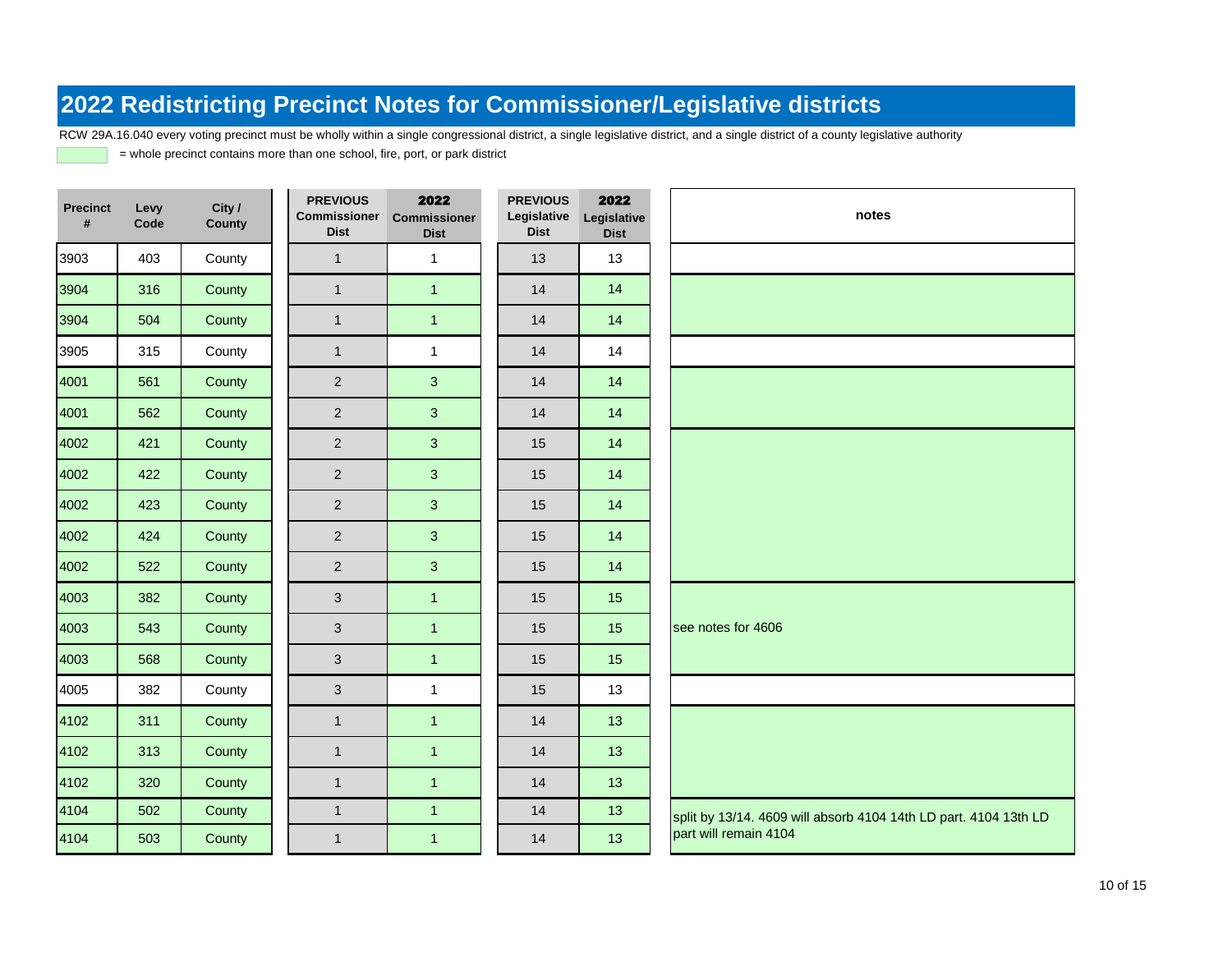RCW 29A.16.040 every voting precinct must be wholly within a single congressional district, a single legislative district, and a single district of a county legislative authority

| <b>Precinct</b><br># | Levy<br>Code | City /<br><b>County</b> | <b>PREVIOUS</b><br><b>Commissioner</b><br><b>Dist</b> | 2022<br><b>Commissioner</b><br><b>Dist</b> | <b>PREVIOUS</b><br>Legislative<br><b>Dist</b> | 2022<br>Legislative<br><b>Dist</b> | notes                                                                                                                                     |
|----------------------|--------------|-------------------------|-------------------------------------------------------|--------------------------------------------|-----------------------------------------------|------------------------------------|-------------------------------------------------------------------------------------------------------------------------------------------|
| 4105                 | 441          | County                  | 3                                                     | 3                                          | 15                                            | 15                                 |                                                                                                                                           |
| 4106                 | 382          | County                  | 3                                                     | $\overline{1}$                             | 15                                            | 15                                 |                                                                                                                                           |
| 4106                 | 383          | County                  | 3                                                     | $\overline{1}$                             | 15                                            | 15                                 |                                                                                                                                           |
| 4108                 | 313          | Gounty                  | $\overline{+}$                                        | $\overline{+}$                             | 45                                            | 43                                 |                                                                                                                                           |
| 4108                 | 315          | County                  |                                                       | $\mathbf{1}$                               |                                               | 13                                 | split by 13/14. 4108 will follow leg lines. also will absorb split parts<br>of 3602 and 4111 in 13th LD. Add split 4108.315 and 4108.404. |
| 4108                 | 403          | County                  | $\mathbf{1}$                                          | $\overline{1}$                             | 15                                            | 13                                 | remove split 4108.313                                                                                                                     |
| 4108                 | 404          | County                  |                                                       | $\blacktriangleleft$                       |                                               | 13                                 |                                                                                                                                           |
| 4109                 | 463          | County                  | 3                                                     | 3                                          | 15                                            | 15                                 |                                                                                                                                           |
| 4111                 | 315          | County                  | $\mathbf{1}$                                          | $\mathbf{1}$                               | 15                                            | 14                                 | split by 13/14. 13th LD part of 4111 becoming 4115. remainder of<br>4111 in 14th LD                                                       |
| 4112                 | 403          | County                  | $\mathbf{1}$                                          | $\mathbf{1}$                               | 15                                            | 13                                 |                                                                                                                                           |
| 4114                 | 584          | County                  | $\mathbf{1}$                                          | $\mathbf{1}$                               | 14                                            | 14                                 |                                                                                                                                           |
| 4115                 | 311          | County                  | $\mathbf{1}$                                          | $\overline{1}$                             | 14                                            | 13                                 |                                                                                                                                           |
| 4115                 | 313          | County                  | $\mathbf{1}$                                          | $\overline{1}$                             | 14                                            | 13                                 |                                                                                                                                           |
| 4115                 | 314          | County                  | $\mathbf{1}$                                          | $\overline{1}$                             | 14                                            | 13                                 | 4115 will absorb part of 4111 that was split by leg boundary                                                                              |
| 4115                 | 315          | County                  | $\mathbf{1}$                                          | $\overline{1}$                             | 14                                            | 13                                 |                                                                                                                                           |
| 4115                 | 403          | County                  | $\mathbf{1}$                                          | $\overline{1}$                             | 14                                            | 13                                 |                                                                                                                                           |
| 4303                 | 463          | County                  | 3                                                     | 3                                          | 15                                            | 15                                 |                                                                                                                                           |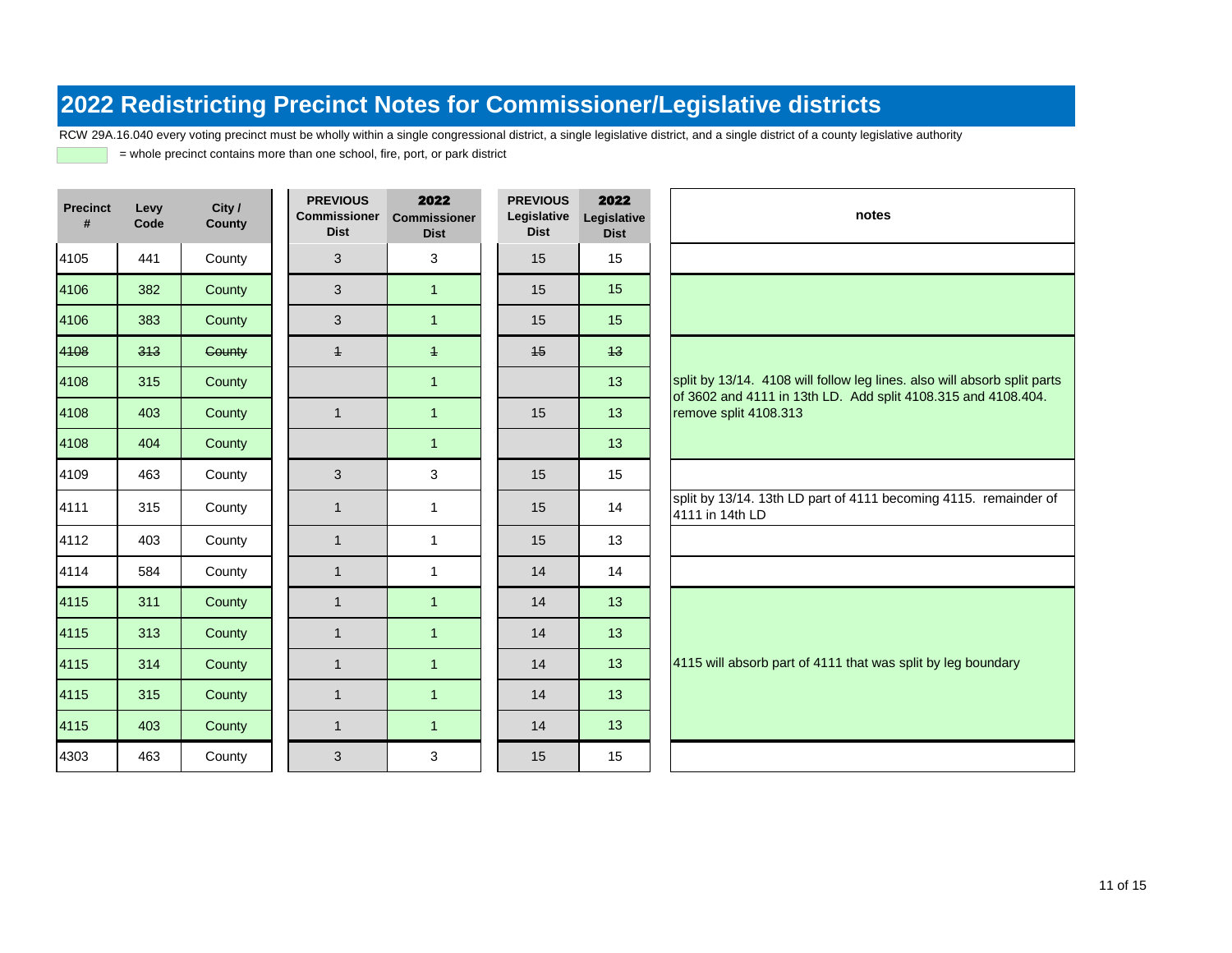RCW 29A.16.040 every voting precinct must be wholly within a single congressional district, a single legislative district, and a single district of a county legislative authority

| <b>Precinct</b><br># | Levy<br>Code | City /<br><b>County</b> | <b>PREVIOUS</b><br><b>Commissioner</b><br><b>Dist</b> | 2022<br><b>Commissioner</b><br><b>Dist</b> | <b>PREVIOUS</b><br>Legislative<br><b>Dist</b> | 2022<br>Legislative<br><b>Dist</b> | notes                                                                                                                                      |
|----------------------|--------------|-------------------------|-------------------------------------------------------|--------------------------------------------|-----------------------------------------------|------------------------------------|--------------------------------------------------------------------------------------------------------------------------------------------|
| 4401                 | 561          | County                  | 3                                                     | 3                                          | 15                                            | 15                                 |                                                                                                                                            |
| 4401                 | 562          | County                  | 3                                                     | 3                                          | 15                                            | 15                                 |                                                                                                                                            |
| 4401                 | 568          | County                  | 3                                                     | 3                                          | 15                                            | 15                                 |                                                                                                                                            |
| 4402                 | 403          | County                  | $\mathbf{1}$                                          | $\mathbf{1}$                               | 15                                            | 13                                 |                                                                                                                                            |
| 4402                 | 406          | County                  |                                                       | $\mathbf{1}$                               |                                               | 13                                 | see notes for 4605 and 3504. add split 4402.406                                                                                            |
| 4402                 | 409          | County                  | $\mathbf{1}$                                          | $\mathbf{1}$                               | 15                                            | 13                                 |                                                                                                                                            |
| 4405                 | 382          | County                  |                                                       | $\mathbf{1}$                               |                                               | 14                                 |                                                                                                                                            |
| 4405                 | 387          | County                  |                                                       | $\mathbf{1}$                               |                                               | 14                                 | new precinct                                                                                                                               |
| 4405                 | 403          | County                  |                                                       | $\mathbf{1}$                               |                                               | 14                                 |                                                                                                                                            |
| 4501                 | 382          | County                  | $\mathbf{1}$                                          | $\overline{2}$                             | 15                                            | 13                                 |                                                                                                                                            |
| 4501                 | 383          | County                  | $\mathbf{1}$                                          | $\overline{2}$                             | 15                                            | 13                                 | split by 13/14. 4501 13th LD part will remain 4501. 14th LD part<br>combine with 4605, re-named to precinct 4405. remove split<br>4501.387 |
| 4501                 | 387          | Gounty                  | $\overline{+}$                                        | $\overline{2}$                             | 45                                            | 43                                 |                                                                                                                                            |
| 4503                 | 311          | County                  | $\mathbf{1}$                                          | $\mathbf{1}$                               | 14                                            | 13                                 |                                                                                                                                            |
| 4503                 | 319          | County                  | $\mathbf{1}$                                          | $\mathbf{1}$                               | 14                                            | 13                                 |                                                                                                                                            |
| 4504                 | 382          | County                  | 3                                                     | $\mathbf{1}$                               | 15                                            | 13                                 |                                                                                                                                            |
| 4504                 | 383          | County                  | 3                                                     | $\mathbf{1}$                               | 15                                            | 13                                 |                                                                                                                                            |
| 4601                 | 337          | County                  | $\mathbf{1}$                                          | $\mathbf{1}$                               | 14                                            | 14                                 |                                                                                                                                            |
| 4601                 | 583          | County                  | $\mathbf{1}$                                          | $\mathbf{1}$                               | 14                                            | 14                                 |                                                                                                                                            |
| 4602                 | 403          | County                  | $\mathbf{1}$                                          | $\mathbf{1}$                               | 15                                            | 13                                 |                                                                                                                                            |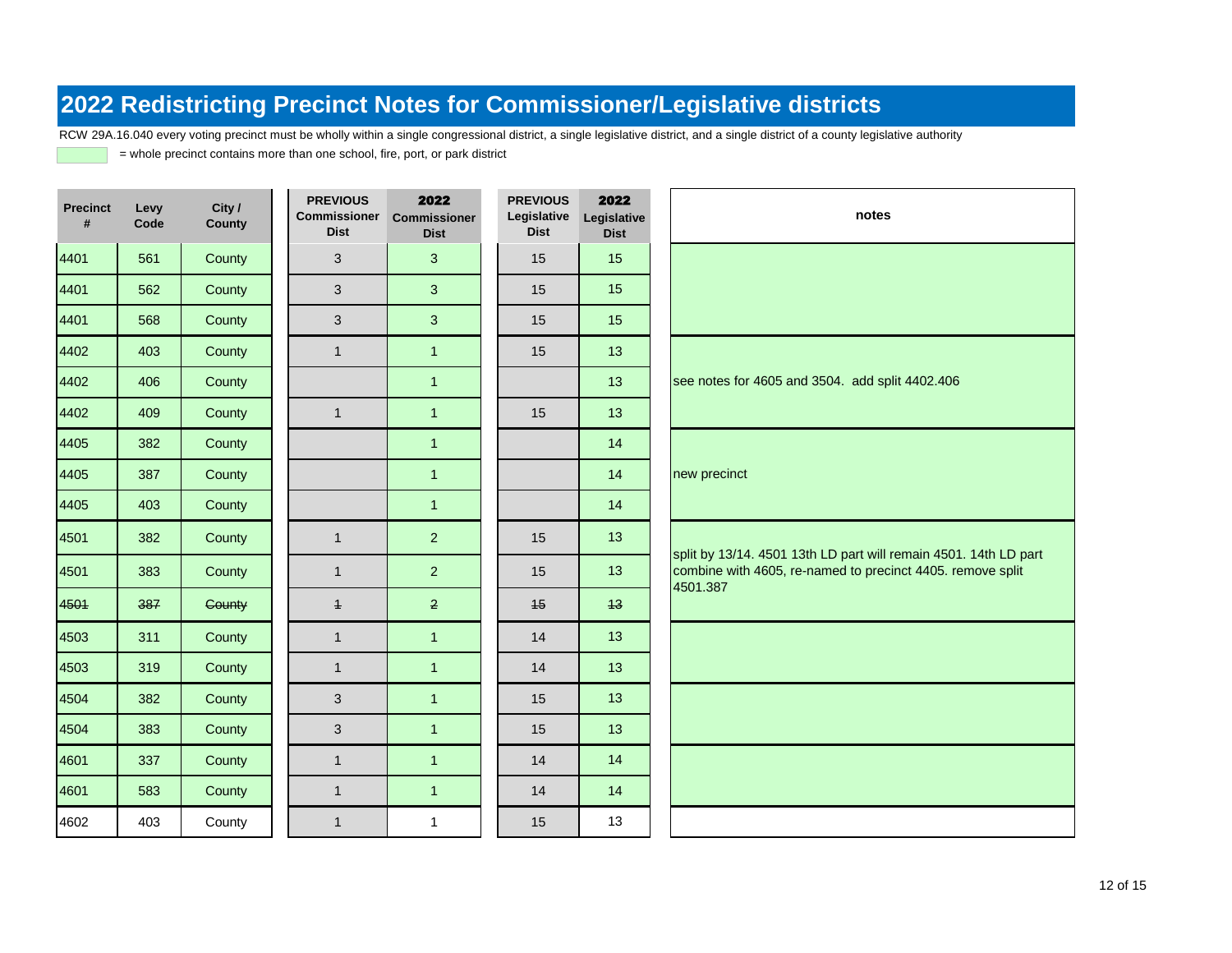RCW 29A.16.040 every voting precinct must be wholly within a single congressional district, a single legislative district, and a single district of a county legislative authority

| <b>Precinct</b><br># | Levy<br>Code | City /<br>County | <b>PREVIOUS</b><br><b>Commissioner</b><br><b>Dist</b> | 2022<br><b>Commissioner</b><br><b>Dist</b> | <b>PREVIOUS</b><br>Legislative<br><b>Dist</b> | 2022<br>Legislative<br><b>Dist</b> | notes                                                                                                                            |
|----------------------|--------------|------------------|-------------------------------------------------------|--------------------------------------------|-----------------------------------------------|------------------------------------|----------------------------------------------------------------------------------------------------------------------------------|
| 4603                 | 403          | County           | $\mathbf{1}$                                          | $\mathbf{1}$                               | 15                                            | 13                                 |                                                                                                                                  |
| 4604                 | 403          | County           | $\mathbf{1}$                                          | $\mathbf{1}$                               | 15                                            | 14                                 | will absorb 14th LD parts of 4108                                                                                                |
| 4605                 | 403          | County           | $\mathbf{1}$                                          | $\mathbf{1}$                               | 15                                            | 13                                 | split by 13/14. 4605 13th LD part will remain 4605. 4605 14th LD<br>part will be combined with 4501 14th LD part, re-named 4405. |
| 4606                 | 382          | County           | 3                                                     | 2 <sup>1</sup>                             | 15                                            | 13                                 | split by 13/15. 4003 will absorb 4606 15th LD part. 13th LD part of                                                              |
| 4606                 | 383          | County           | 3                                                     | $\overline{2}$                             | 15                                            | 13                                 | 4606 will remain 4606.                                                                                                           |
| 4609                 | 501          | County           | $\mathbf{1}$                                          | $\mathbf{1}$                               | 14                                            | 14                                 |                                                                                                                                  |
| 4609                 | 502          | County           | $\mathbf{1}$                                          | $\mathbf{1}$                               | 14                                            | 14                                 | see notes for 4104. Add split 4609.503                                                                                           |
| 4609                 | 503          | County           |                                                       | $\mathbf{1}$                               |                                               | 14                                 |                                                                                                                                  |
| 4615                 | 466          | County           | 3                                                     | 3                                          | 15                                            | 15                                 |                                                                                                                                  |
| 4615                 | 467          | County           | 3                                                     | 3                                          | 15                                            | 15                                 |                                                                                                                                  |
| 4615                 | 468          | County           | 3                                                     | 3                                          | 15                                            | 15                                 |                                                                                                                                  |
| 4616                 | 463          | County           | 3                                                     | $\mathbf{3}$                               | 15                                            | 15                                 |                                                                                                                                  |
| 4616                 | 466          | County           | $\mathfrak{S}$                                        | 3                                          | 15                                            | 15                                 |                                                                                                                                  |
| 4616                 | 467          | County           | $\mathfrak{S}$                                        | 3                                          | 15                                            | 15                                 |                                                                                                                                  |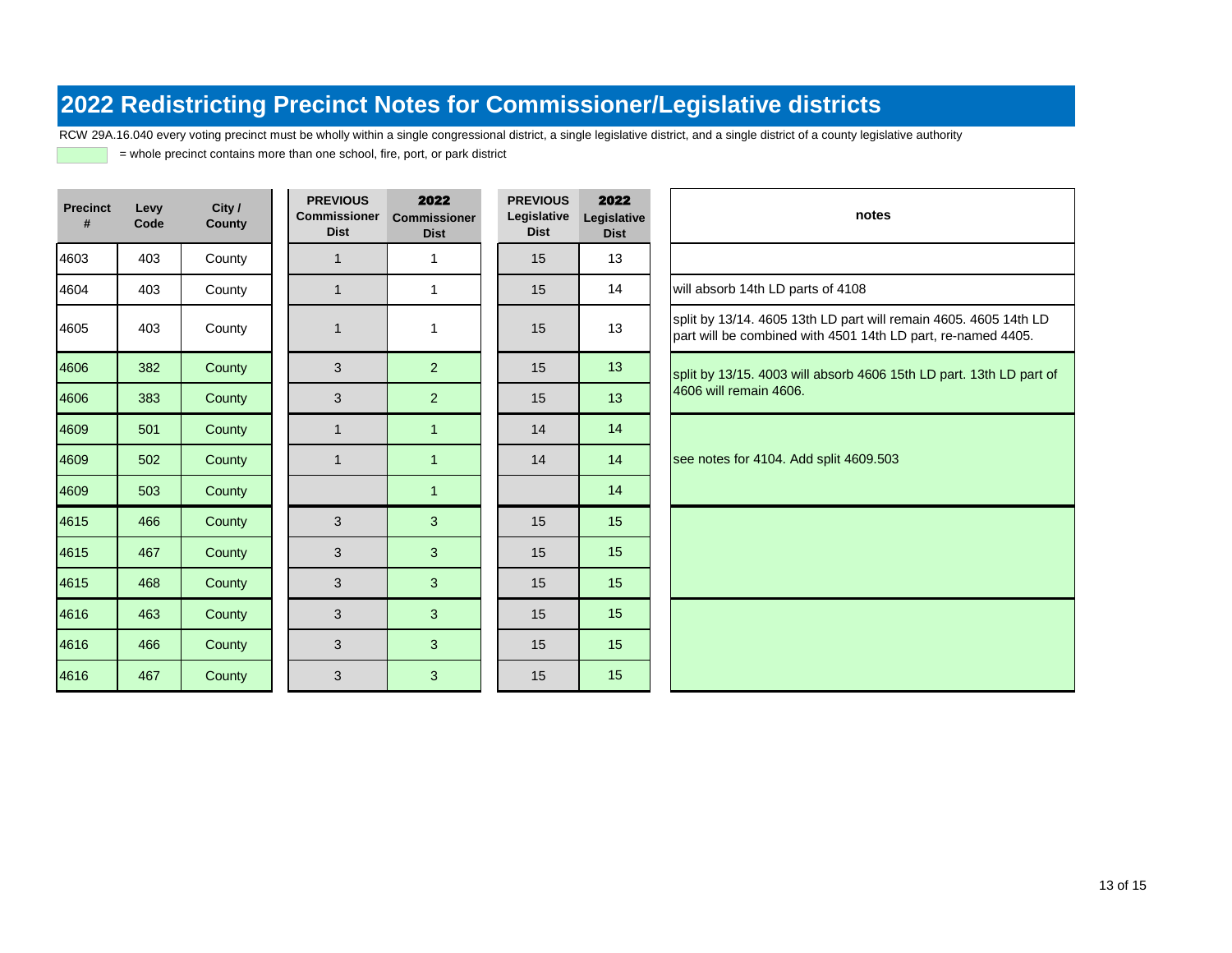RCW 29A.16.040 every voting precinct must be wholly within a single congressional district, a single legislative district, and a single district of a county legislative authority

| <b>Precinct</b><br># | Levy<br>Code | City /<br><b>County</b> | <b>PREVIOUS</b><br>Commissioner<br><b>Dist</b> | 2022<br><b>Commissioner</b><br><b>Dist</b> | <b>PREVIOUS</b><br>Legislative<br><b>Dist</b> | 2022<br>Legislative<br><b>Dist</b> | notes |
|----------------------|--------------|-------------------------|------------------------------------------------|--------------------------------------------|-----------------------------------------------|------------------------------------|-------|
| 4618                 | 442          | County                  | $\mathbf{3}$                                   | $\mathbf{3}$                               | 15                                            | 15                                 |       |
| 4618                 | 445          | County                  | 3                                              | $\mathbf{3}$                               | 15                                            | 15                                 |       |
| 4618                 | 463          | County                  | $\mathbf{3}$                                   | $\mathbf{3}$                               | 15                                            | 15                                 |       |
| 4618                 | 465          | County                  | $\mathbf{3}$                                   | 3 <sup>2</sup>                             | 15                                            | 15                                 |       |
| 4618                 | 466          | County                  | $\mathbf{3}$                                   | 3 <sup>2</sup>                             | 15                                            | 15                                 |       |
| 4618                 | 468          | County                  | $\mathfrak{S}$                                 | $\mathbf{3}$                               | 15                                            | 15                                 |       |
| 4623                 | 563          | County                  | $\overline{2}$                                 | $\mathbf{1}$                               | 14                                            | 14                                 |       |
| 4623                 | 584          | County                  | $\overline{2}$                                 | $\overline{1}$                             | 14                                            | 14                                 |       |
| 4624                 | 302          | County                  | $\overline{2}$                                 | 2 <sup>1</sup>                             | 15                                            | 14                                 |       |
| 4624                 | 338          | County                  | $\overline{2}$                                 | 2 <sup>1</sup>                             | 15                                            | 14                                 |       |
| 4628                 | 463          | County                  | $\mathbf{3}$                                   | $\overline{3}$                             | 15                                            | 15                                 |       |
| 4628                 | 466          | County                  | $\mathbf{3}$                                   | 3 <sup>2</sup>                             | 15                                            | 15                                 |       |
| 4628                 | 524          | County                  | $\mathbf{3}$                                   | 3 <sup>1</sup>                             | 15                                            | 15                                 |       |
| 4628                 | 525          | County                  | 3                                              | 3                                          | 15                                            | 15                                 |       |
| 4801                 | 584          | County                  | $\overline{2}$                                 | $\mathbf{1}$                               | 14                                            | 14                                 |       |
| 4802                 | 383          | County                  | $\mathbf{3}$                                   | $\mathbf{1}$                               | 15                                            | 13                                 |       |
| 5001                 | 461          | County                  | $\mathbf{3}$                                   | 3                                          | 15                                            | 15                                 |       |
| 5003                 | 584          | County                  | $\overline{2}$                                 | $\mathbf{1}$                               | 14                                            | 14                                 |       |